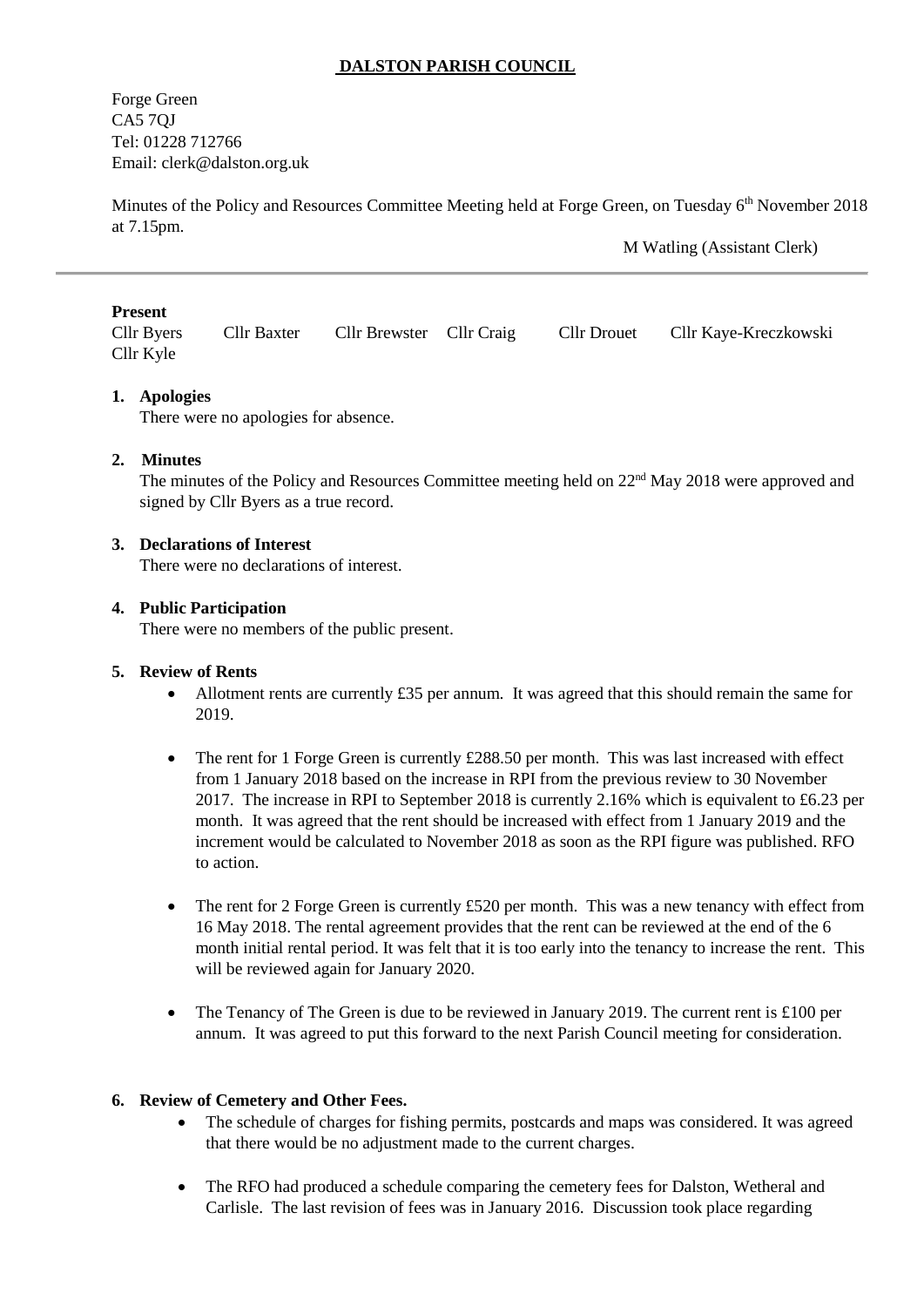American Caskets. It was decided that the policy would be that American Caskets would not be accepted in the Cemetery due to shortage of space.

 Discussion took place regarding a fee for interment of cremated remains for a child. No reference is made on the current scale of fees for cremated remains of a child. It was agreed to apply a fee of £50 for a resident of the Parish and £100 for a non resident. This was to cover the cost of the grave digger. The fee for the Exclusive Right of Burial for a child would be considered when and if the situation arose as it was considered most likely a child would be interred in a family grave space.

# **7. Recovering the cost of repairs to memorial headstones in the cemetery.**

A draft letter had been circulated for consideration. It was felt that the wording needed to be stronger. The RFO will amend the letter to request that the family arrange for the memorial stone to be repaired and made safe.

# **8. To discuss the draft budget for 2019-2020.**

The draft budget had already been circulated.

- The e mail which had been received regarding the cost for the grass crete was confusing as it did not specify the area involved or the breakdown of the £24,479 between labour and materials. Councillors were of the understanding that the Parish Council would only be paying for materials. The Methodist Hall had offered £500 towards this. The clerk is asked to obtain further details of the £24,479 but at this stage it was not an item to go into next years budget.
- An estimate to renew the roof at Forge Green had been received and circulated in the sum of £29,700 plus VAT. For budget purposes a decision was needed which year the work would be undertaken. Cllr Craig recommended that the roof should be renewed all at once and not in stages. This was agreed. The chimney stack needed a small amount of work to stop leaks into 2 Forge Green but otherwise the roof was not an immediate issue. It was suggested the renewal of the roof should be next spring which would give time to receive 2 additional estimates for the work. It was agreed to increase the Forge Green Property maintenance budget for 2019/20 to £29,000 and reduce the 2021/22 budget to £20,000 to account for the roof replacement.
- Cllr Baxter enquired if it was possible to reverse the decision to grant all of the income from the Solar Panels to The Charitable Trust given the deficit budget. Cllr Kyle agreed with this suggestion and recommended that £2,700 of the Solar Panel income should be retained by the Parish to cover the loan repayment for Glave Hill Car Park which is a community asset. The balance from the income would be paid to the Charitable Trust. This could be revisited annually should the budgetary position improve.
- Cllr Kyle suggested that the precept be increased to £73,108 which is 10% increase or 11p per week. The 2019/20 budget would still be in deficit returning to a small surplus thereafter. The deficit could be justified and explained by the roof replacement and purchase of Glave Hill car park.

The RFO will make these adjustments to the budget for presentation to the November Parish Council meeting.

# **9. To review the Financial Regulations.**

The RFO advised that there had been no changes made by NALC to the model Financial Regulations document since the last review.

Cllr Baxter enquired if 4 Councillor signatories was sufficient on the bank mandate. After discussion it was concluded that 4 Councillors and the RFO in an emergency was satisfactory. Should it be known that only one Councillor signatory was going to be present at a Council meeting where payments were to be